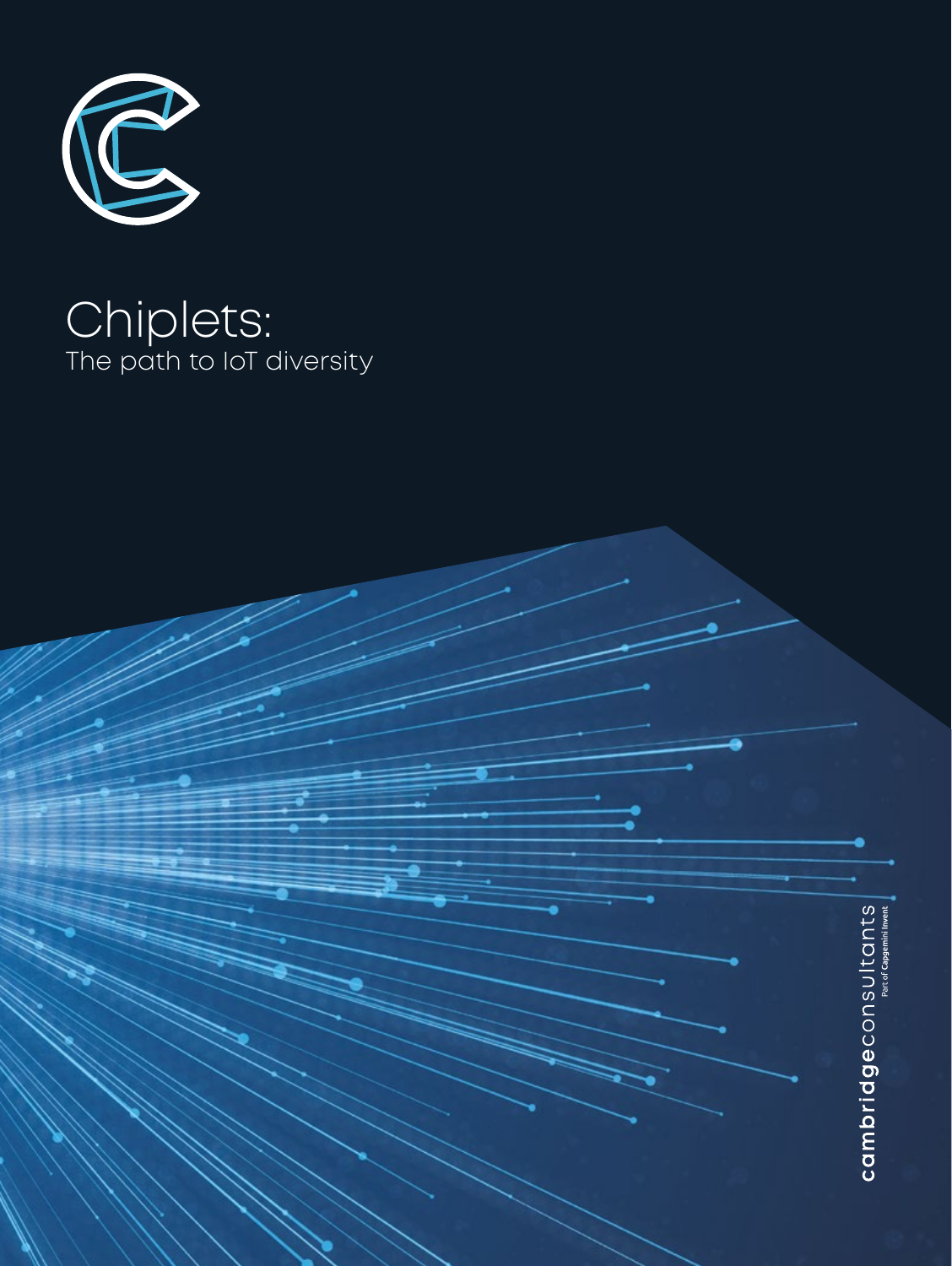# Contents

| 1              | <b>Executive Summary</b><br>02                                                     |                                                                                              |                         |  |  |
|----------------|------------------------------------------------------------------------------------|----------------------------------------------------------------------------------------------|-------------------------|--|--|
| $\overline{2}$ | Opportunities abound in the IoT market - if the price is right<br>03               |                                                                                              |                         |  |  |
| $\overline{3}$ | The traditional approach to chip development limits<br>the progress of IoT devices |                                                                                              |                         |  |  |
|                | 3.1                                                                                | Reducing node size is costly and time-consuming using the traditional<br>monolithic approach | 05                      |  |  |
|                | 3.2                                                                                | Analogue functions do not scale down well                                                    | 05                      |  |  |
|                | 3.3                                                                                | Drawbacks of forcing all chip functionalities onto a single node size                        | 06                      |  |  |
| 4              | Chiplets offer a way to remove the barriers to entry for loT                       |                                                                                              |                         |  |  |
|                | 4.1                                                                                | Reduced investment costs                                                                     | 08                      |  |  |
|                | 4.2                                                                                | Lower cost of specialisation                                                                 | 08                      |  |  |
|                | 4.3                                                                                | Lower production costs                                                                       | 08                      |  |  |
|                | 4.4                                                                                | Shorter time to market                                                                       | 08                      |  |  |
|                | 4.5                                                                                | Lower supply risk for OEMs                                                                   | 08                      |  |  |
|                | 4.6                                                                                | Simpler architectural partitioning                                                           | 08                      |  |  |
|                |                                                                                    |                                                                                              |                         |  |  |
| $5\phantom{.}$ |                                                                                    | Chiplets provide the path to IoT diversity                                                   | 09                      |  |  |
| 6              |                                                                                    | The chiplets approach is driving change in the industry,<br>but more needs to be done        | 11                      |  |  |
|                | 6.1                                                                                | Packaging and interconnect                                                                   | $\overline{\mathbb{1}}$ |  |  |
|                | 6.2                                                                                | Implications for manufacturing processes                                                     | 12                      |  |  |
|                | 6.3                                                                                | <b>Business impacts</b>                                                                      | 12                      |  |  |
| 7              |                                                                                    | Chiplets offer a bright future                                                               | 13                      |  |  |
|                | Appendix                                                                           |                                                                                              | 14                      |  |  |
|                | A.1                                                                                | Performance gains at smaller node sizes are diminishing                                      | 14                      |  |  |
|                | A.2                                                                                | Why are the costs to migrate a monolithic chip so high?                                      | 14                      |  |  |
|                | A.3                                                                                | How do chiplets lower the production costs?                                                  | 15                      |  |  |
|                | References                                                                         |                                                                                              | 16                      |  |  |
| Authors        |                                                                                    |                                                                                              | 17                      |  |  |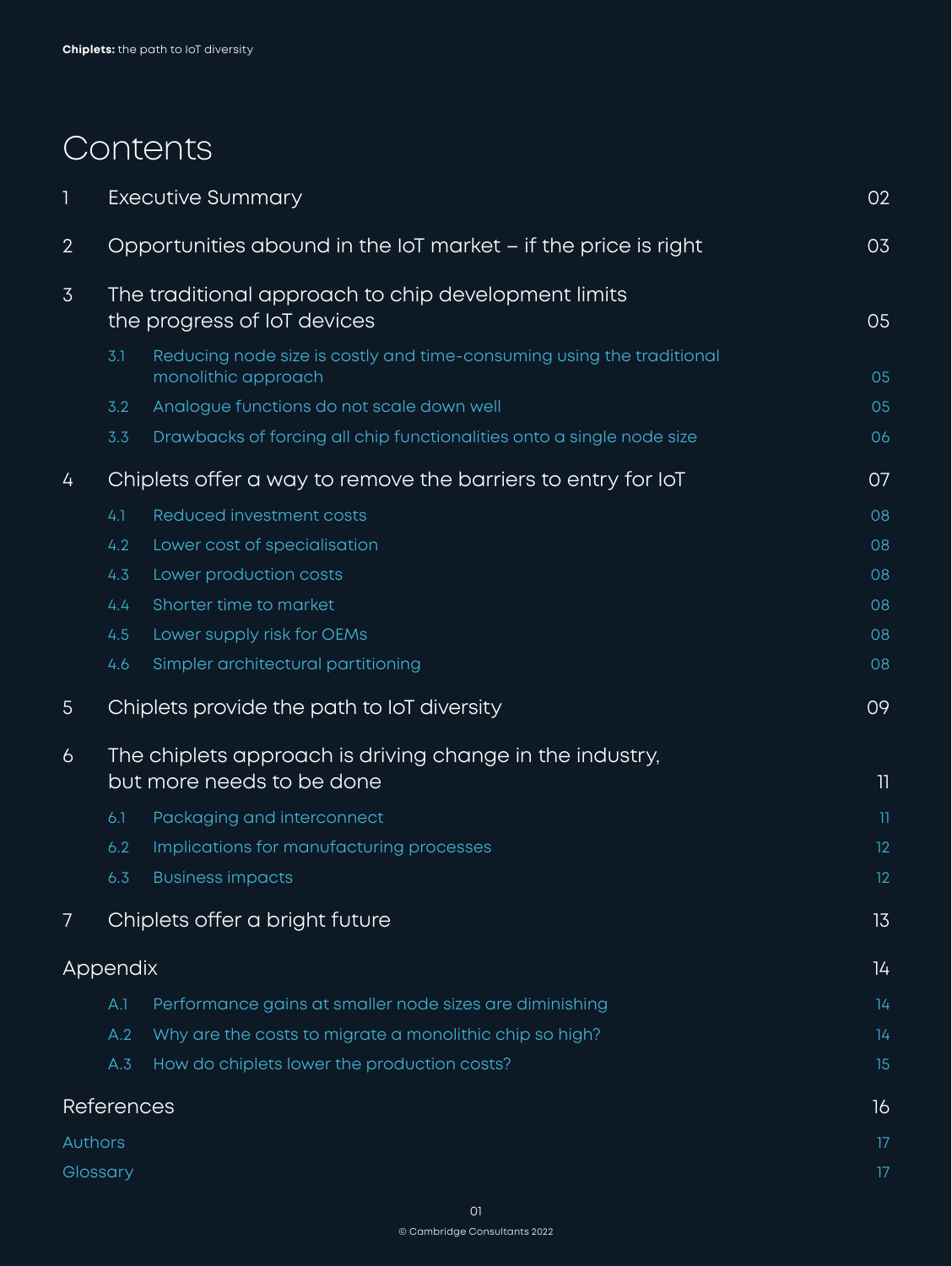## <span id="page-2-0"></span>1 Executive Summary

With global spending on the Internet of Things (IoT) forecast to reach the trillion dollar mark by 2022, clearly the IoT is here to stay. In the past few years, we have seen increasingly intelligent products, from smart medical implants that monitor our health to smart speakers that allow us to shop online. But IoT technology could be used for so much more. As silicon chips become increasingly capable of artificial intelligence and machine learning, we can envision a world where even the smallest, most inexpensive everyday items incorporate intelligence for the benefit of the end user.

Unfortunately, this type of product has not been possible to date, due to the investment of time and money required to develop and manufacture the underlying, traditionally monolithic semiconductor chip technology. Each IoT product requires a unique suite of functionalities comprising sensor technology, memory, processing power and connectivity, which are simply too expensive and time-consuming to develop using the traditional semiconductor system on

a chip (SoC) development cycle. Thus, many innovative products never see the light of day. However, there is an alternative to monolithic chips – silicon chiplets, which allow customised functionality to be developed quickly using modular building blocks and manufactured at very low cost. Although chiplets bring their own technical and business challenges, the semiconductor industry is clearly embracing the concept and developing solutions to drive chiplet architectures forward. In this whitepaper, we explore how chiplets offer a path towards increased IoT diversity, bringing benefits to original equipment manufacturers (OEMs) and semiconductor companies alike.

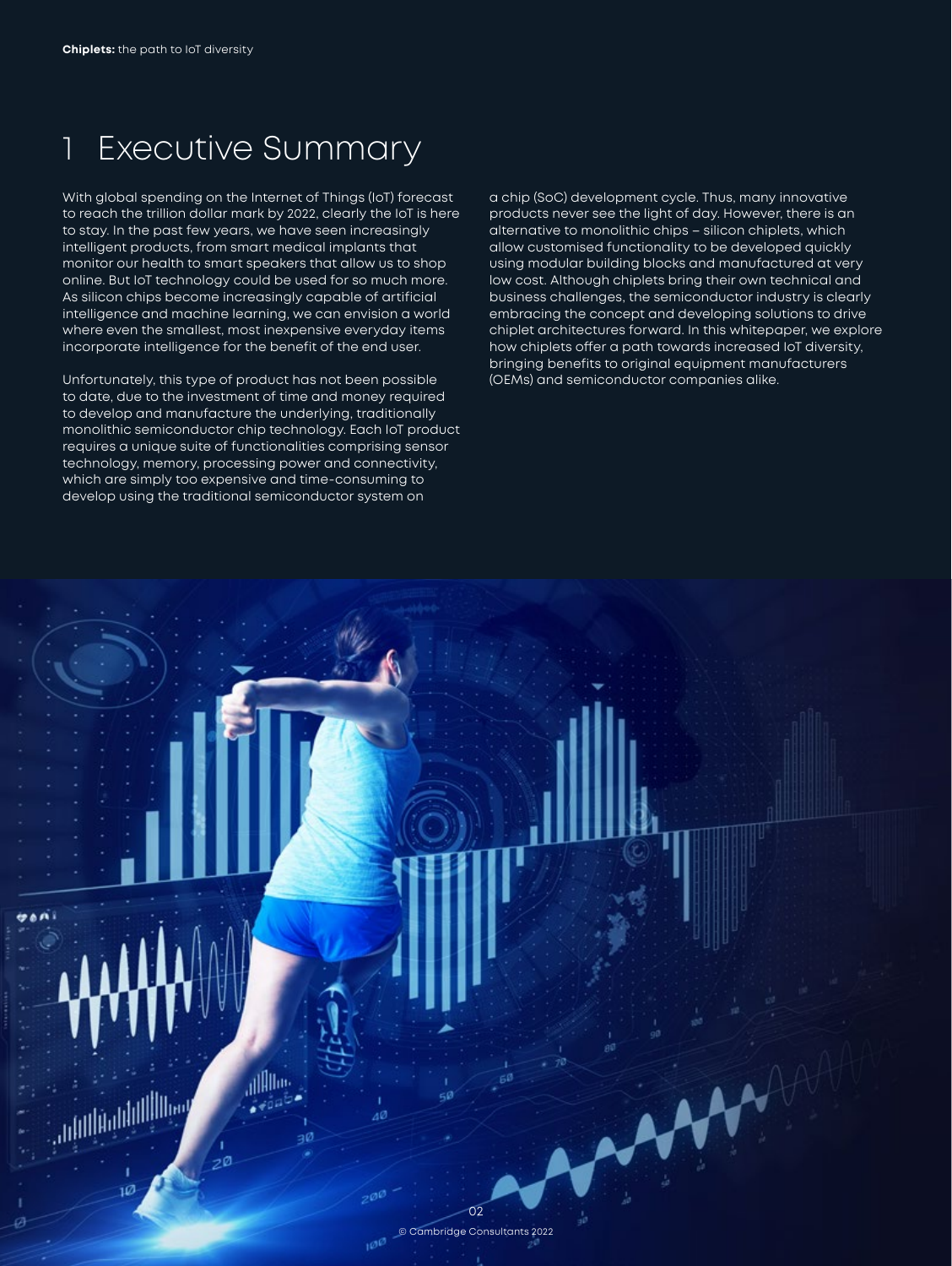# <span id="page-3-0"></span>2 Opportunities abound in the IoT market – if the price is right

*Semiconductor investment has been focused on device miniaturisation to achieve cutting edge performance, but this is not the optimal approach for IoT devices* 

With the advent of 5G and cloud computing, the Internet of Things (IoT) has been predicted to transform businesses of all sizes as part of the global drive towards digital transformation.

Global spending on the IoT is forecast to grow at double digit growth rates for at least the next few years, reaching the \$[1](#page-16-0) trillion mark by 2022 according to some forecasts.<sup>1</sup> All aspects of society are touched by IoT, from consumers to businesses to government. Manufacturing, transportation and utilities are all investing heavily in this new technology, and consumers will also drive demand for intelligent devices to keep them informed about their health and homes.

However, IoT implementations continue to be costly and complicated to deploy in practice. Some estimate that to deploy an IoT solution in a business environment costs at least US \$1 million<sup>[2](#page-16-0)</sup> with each sensor costing between \$10 and \$50. Consumer applications of IoT have also gained attention for audio, medical or fitness applications, but to date products like fitness bands or voice-activated smart speakers have been limited in variety and produced in very large volumes to achieve a realistic return on investment.

In theory, IoT could be applied to hundreds of different applications in the consumer market and even the fastmoving consumer goods (FMCG) market. As silicon chips become increasingly capable of artificial intelligence and machine learning, we can envision a world where even the smallest, most inexpensive everyday items can incorporate IoT technology for the benefit of the end user. Smart disposable syringes could provide tailored drug delivery for each patient, for example, or intelligent tags could be placed on food products to alert a shopper that the product is no longer fresh and safe to eat.

But these types of products tend to be very sensitive to cost and traditionally it has been prohibitively expensive and time consuming to develop the underlying silicon chip technology. Unlike semiconductor chips for, say, cloud or smart phone applications, which tend to be homogeneous in performance and highly commoditised, each IoT product potentially requires a unique suite of functionalities comprising sensor technology, memory, processing power and connectivity. This is simply too expensive and timeconsuming to develop using the traditional semiconductor chip development approach for all companies except the largest and most established in the industry with substantial R&D budgets.

Thus numerous innovative applications never see the light of day.

The burgeoning number of IoT use cases presents a huge opportunity for OEMs that want to offer innovative products, as well as for the semiconductor industry that supplies the underlying silicon-based components, especially as more and more novel use cases present themselves. However, to enable these new use cases and further propel the market forward will require a reduction in cost of the IoT devices themselves and more specifically the silicon chips that provide the intelligence.

Over the last half century investment in semiconductors has been strongly focused on increasing integrated circuit performance of the single monolithic chips used for highperformance applications. This has led to a continual reduction in the size of the individual transistors within semiconductor chips (what is known as 'process node size' in the industry). Historically, smaller node sizes have generally provided benefits for semiconductor manufacturers across nearly all areas – performance, end product cost and power consumption – with few drawbacks. However, performance gains have begun to plateau in recent years (see [Section 3](#page-5-1)).

*"We can envision a world where even the smallest, most inexpensive everyday items incorporate IoT technology."*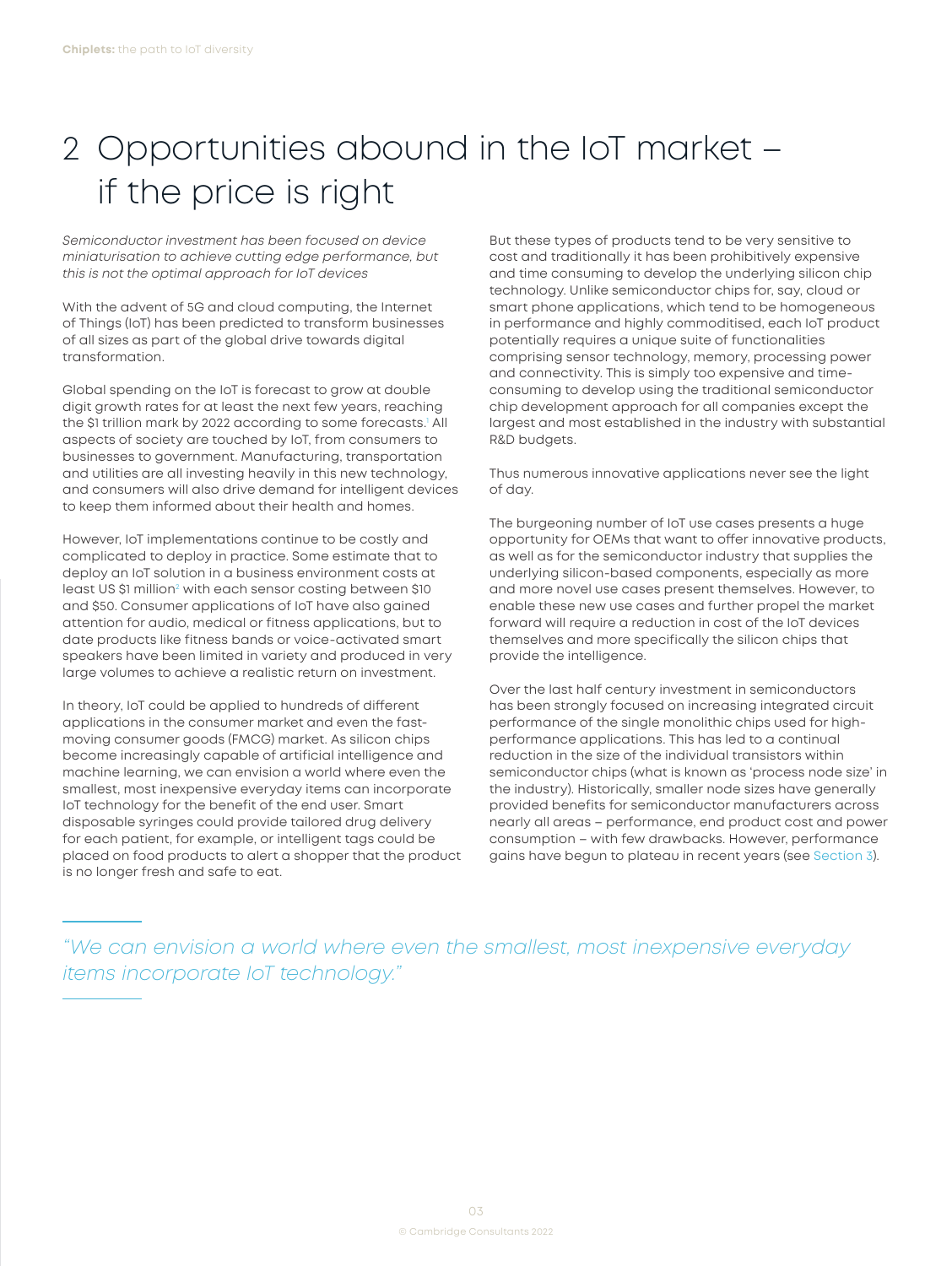<span id="page-4-0"></span>With the inception of the IoT, semiconductor companies are reconsidering what makes a successful chip. Unlike the commodity laptop market, for example, which has a narrow focus on ever-increasing amounts of compute, the IoT market does not have a single 'killer application', but rather is characterised by a large number of diverse use cases in more modest volumes. IoT chips are also 'mixed signal', that typically contain a combination of digital and analogue functions. Together these factors place a very different set of demands on the underlying silicon technology than the quest for higher-performance compute. The functionality of digital components, like memory and processing, scales down well with smaller node sizes, with performance improving as the node size decreases. Conversely, the functionality of analogue functions, such as sensors and radios, does not scale down well, for a variety of reasons, not least the large effect that physical size has on performance level (see [Section 3](#page-5-1)). This means that significant investment is required to port analogue functionality to smaller node sizes, which may not offer any performance benefits, and may even cause a deterioration in performance.

*Companies across the semiconductor supply chain have reinvested in older, more established node sizes for IoT, but this approach is unlikely to be sustainable*

To address the IoT market, semiconductor companies have made a second wave of investment to repurpose old, established node sizes for use in mixed-signal IoT applications using the same monolithic system on a chip (SoC) approach. This is evidenced by the fact that demand for wafers at larger node sizes is still considerable, even as newer, smaller process nodes are introduced (see Figure 1).

The migration of analogue functionality from 55 nm and 40 nm to 22 nm, which is currently underway, is a significant challenge for semiconductor companies, costing tens of millions of dollars (see [Section 4.1\)](#page-8-1). As geometries become smaller, the process of migration becomes increasingly challenging and costly.

This problem is further exacerbated by the drive towards digital functionality like machine learning and artificial intelligence in IoT devices. Keeping more functionality on end devices rather than in the cloud offers clear benefits regarding latency and bandwidth for some applications and privacy can be improved by keeping data closer to the end user. As a result, state-of-the-art node sizes in IoT devices will be critical to ensure fast, low power execution. This creates a problem for IoT chip vendors that wish to rely on older node sizes for analogue functionality, and it means that achieving optimal digital and analogue performance on a monolithic chip presents an even greater challenge.

Given that the IoT market is expected to be a significant area of growth for technology companies over the next decade – with predictions that by 2022 IoT modules will make up 51% of total global devices/connections, a total of 14.6 billion connections globally<sup>3</sup> – semiconductor companies will want to create a portfolio of chips that allows them to address the range of possible applications across various industries. However, due to the breadth of IoT use cases, achieving this at an appropriate cost point is going to be very difficult with the current monolithic approach, which presents challenges across various dimensions.

## *"Creating monolithic chips to address the diverse range of IoT applications is time-consuming and cost prohibitive."*



**Figure 1** - Historical wafer production per week of different node sizes (**Source** – VLSI)[4](#page-16-0)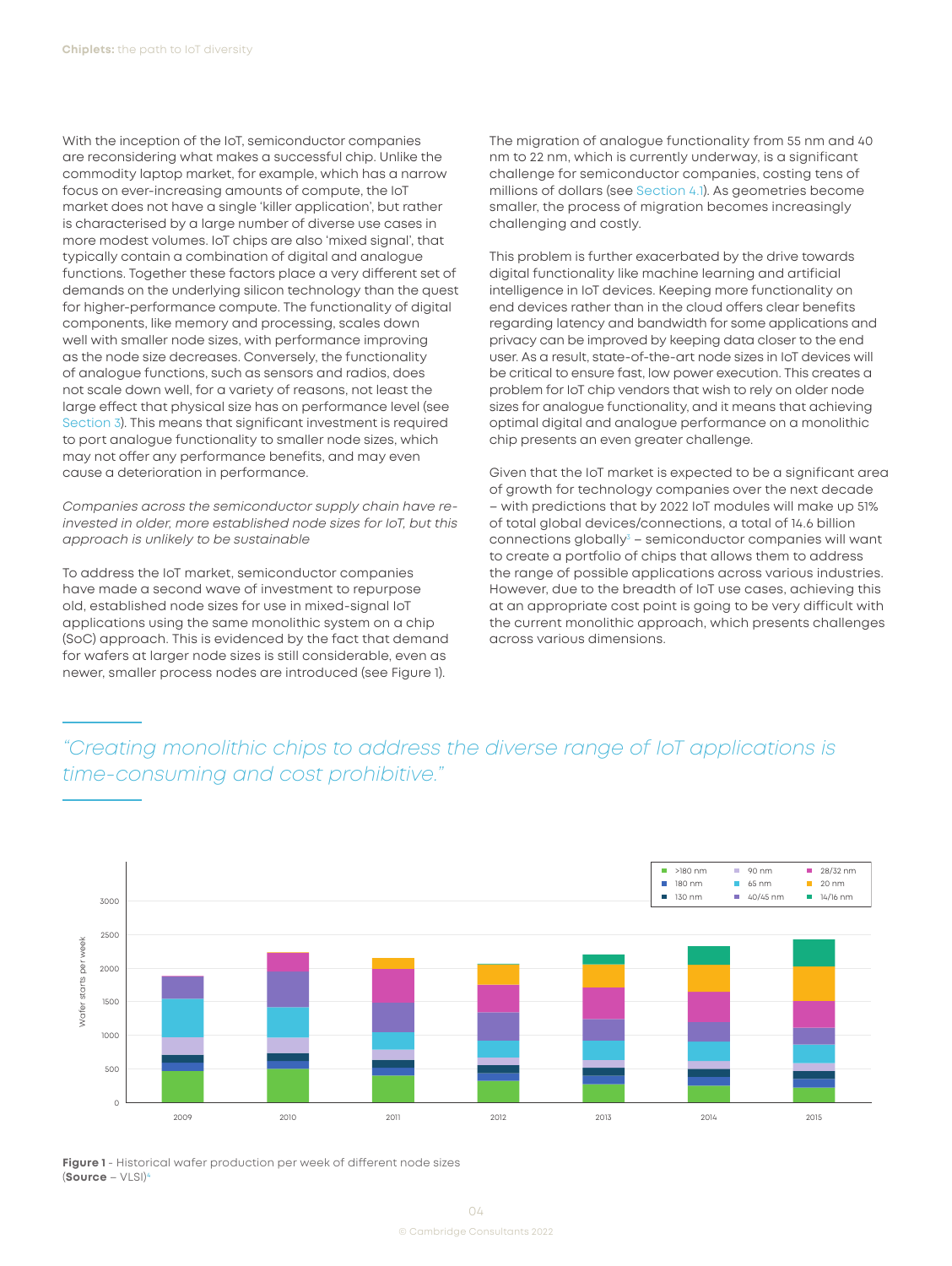# <span id="page-5-1"></span><span id="page-5-0"></span>3 The traditional approach to chip development limits the progress of IoT devices

As previously mentioned, the current focus on improving chip performance by reducing node size is not ideal for IoT applications for a number of reasons. First is a general issue with the continual drive towards smaller process node sizes, whereas the second and third issues relate to scaling analogue functionality and using a single node size. The latter two are particularly pertinent to creating a portfolio of IoT chips. The issues can be summarised as:

- Reducing node size generally is costly and digital gains are starting to diminish
- Analogue functionality does not scale well to new node sizes
- **Using a single node size reduces flexibility**

### 3.1 Reducing node size is costly and time-consuming using the traditional monolithic approach

Whilst we expect the semiconductor industry to continue to develop smaller and smaller node sizes, the performance gains that result are beginning to diminish with each additional node size reduction (for further details, see Appendix A.1). Reducing the node size brings other consequences too. Semiconductor companies are taking increasingly long times to produce chips at smaller node sizes, due to the difficulty of maintaining high yields, leading companies like Intel and AMD to move away from monolithic approaches in their latest CPUs.<sup>[5](#page-16-0)</sup>



**Figure 2** - Development cost for new process node of SoC devices (**Source** – IBS)[6](#page-16-0)

Further, the cost to move to a new node size is also increasing. The small geometries demand more numerous and complex process steps to manufacture the chips, leading to expensive mask-sets for lithography. There is also an increasing probability that multiple design iterations ('re-spins') will be required with smaller process nodes to achieve the desired performance and high yields. It is not uncommon for two or three re-spins to be required for a new chip, which significantly increases both the cost and the time to market. Tooling costs at smaller process nodes conforming to the additional process design rules and the extra fabrication steps are also more expensive due to the increased complexity of the design and the extra fabrication steps. An increased amount of verification is also required for smaller nodes. Figure 2 shows the exponential increase in development cost as process node size is reduced.

Usually, once a new process node has become established, the costs of producing further chip designs for that process decline over time, due to reduced costs to create the lithographic masks, for example. However, it is unclear whether this depreciation in migration cost will occur to the same extent for smaller node sizes.

Since many novel IoT applications will require custom silicon chip functionality, these large development costs severely inhibit the entrance of new IoT-based products to the market and slows innovation and improvement of existing IoT-based products.

### 3.2 Analogue functions do not scale down well

As mentioned above, IoT products require both analogue and digital functionality. Unlike digital functionality, analogue components, such as sensors, do not necessarily scale down well for manufacture on the reduced process nodes typically used for digital components like memory, for both technical and business reasons. There are multiple benefits from staying at a larger node size (i.e. 28 nm and above) compared to digital components.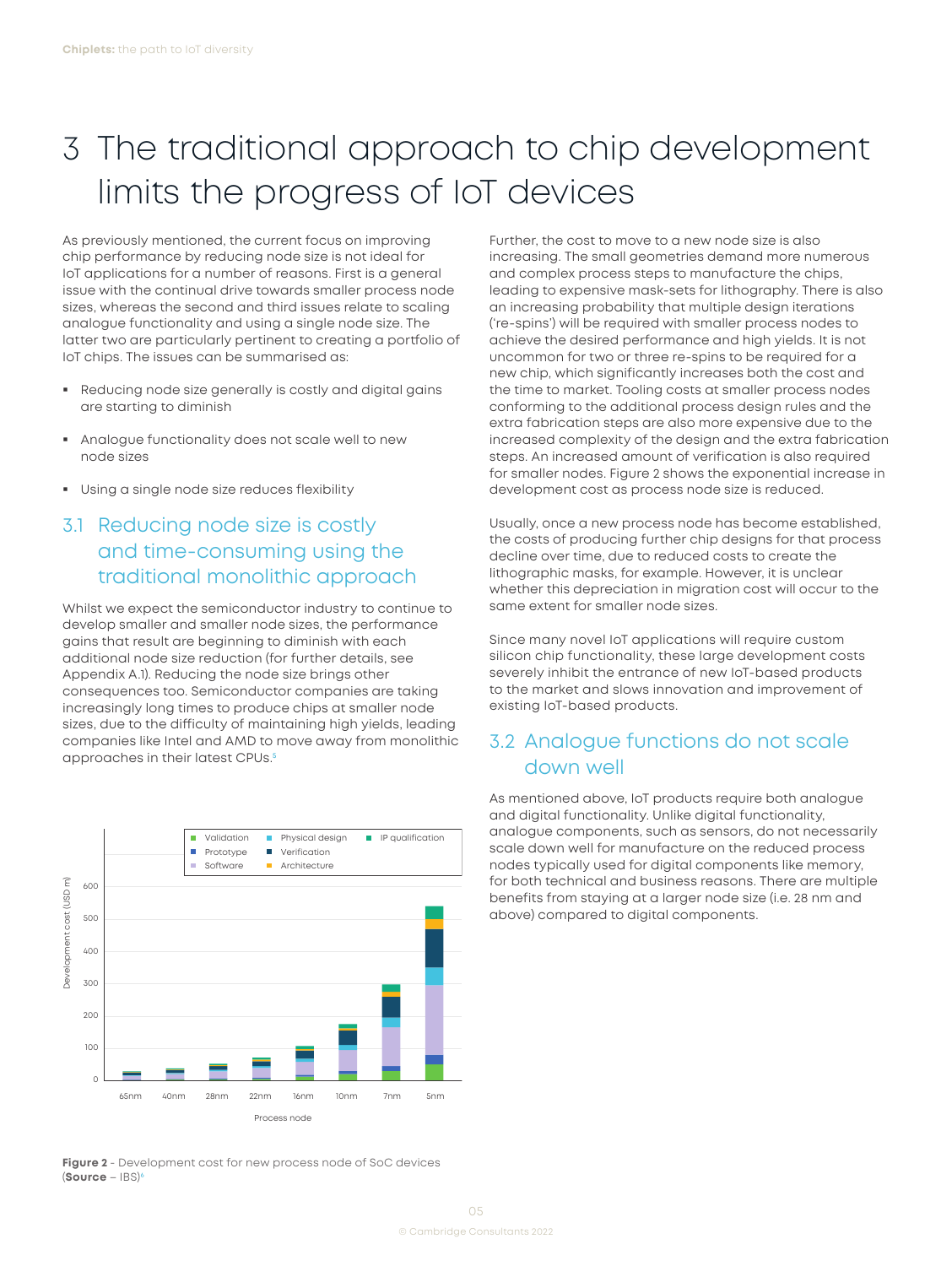<span id="page-6-0"></span>Since the technical performance of analogue devices tends to improve with increasing physical dimensions, certain performance characteristics are compromised when the device is transitioned to smaller node geometries.<sup>7</sup>

On the business side, there are significant time delays, costs and risk involved in porting analogue functionality between process nodes, although there are companies that are actively working to reduce these effects. Agile Analog,<sup>[8](#page-16-0)</sup> for example, claims to have developed an innovative design methodology to optimise analogue components. However, more typically, developing novel analogue functionality includes significant engineering effort, electronic design automation (EDA) tools, run time, mask costs, fabrication processing time, re-verification, re-validation and recharacterisation efforts as well as logistics management. It may also involve re-qualification costs and effort to ensure the product conforms to industry standards.

Based on both the performance degradation and increased cost and complexity to manufacture at smaller node sizes, it no longer makes sense to integrate analogue and digital functions on the same piece of silicon for many IoT products.

### 3.3 Drawbacks of forcing all chip functionalities onto a single node size

The differing requirements for analogue and digital functionality can also give rise to additional complications:

- Issues with combining technology from different chip designers. In the semiconductor marketplace, there is a considerable portfolio of existing chip layouts and functional blocks that are developed for repeatable use on a fee basis. By using this third-party intellectual property (IP), OEMs can reduce the cost of developing a chip for their specific application. However, it is not straightforward to combine third party IP onto monolithic chips because the designs and manufacturing steps may not be compatible.<sup>9</sup> To overcome this sometimes requires the removal of features from the chip, the selection of a less optimal process node or the re-working of any underlying IP.
- Less flexibility in terms of the physical size of the chip. The more complex the monolithic chip, the more likely it is to include functionality that is redundant for highly-specific IoT applications. Complex designs are more expensive to fabricate, so the cost of the end product is driven up.

*"It no longer makes sense to integrate analogue and digital functions on the same piece of silicon at the smallest nodes."*

- Complex fabrication processes required for monolithic chips can affect the performance of the final product. The processing techniques required for one functional block on a monolithic chip can affect the functionality of other blocks, and consequently the final integrated circuit (IC). For example, non-volatile memory requires extra processing steps which potentially affect the integrity of the base process device characterisations.<sup>10</sup>
- Even incremental functionality improvements incur large development costs. Adding new functionality to a monolithic chip, however incremental, can often require a substantial redesign and re-planning of the full chip. Consideration must be given to how the new functionality will affect other parts of the chip and potential for introducing effects such as crosstalk, magnetic coupling and RF interference, as well as the potential interaction with the package and external components.

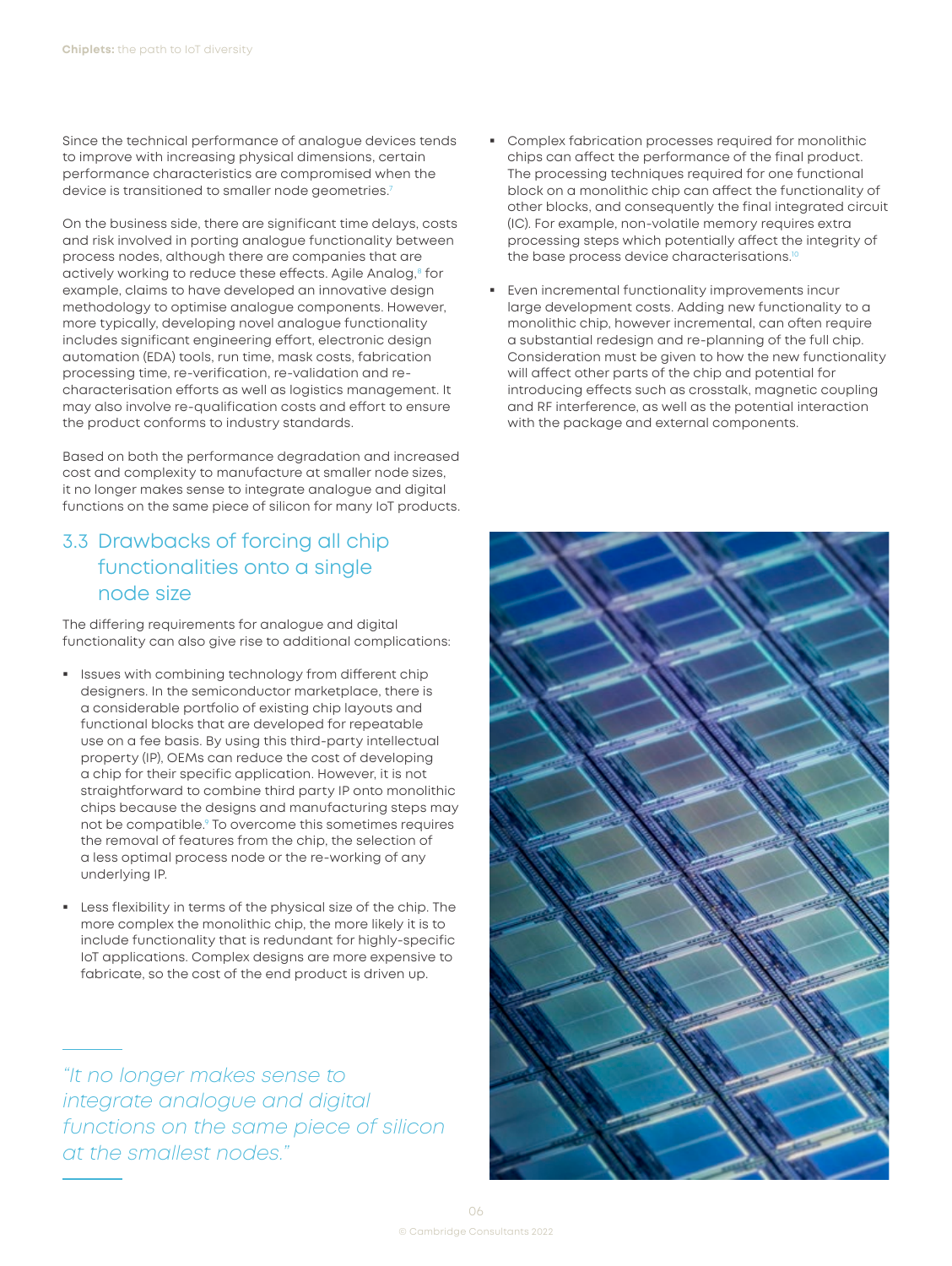# <span id="page-7-0"></span>4 Chiplets offer a way to remove the barriers to entry for IoT

Monolithic chips, then, are not the optimal approach for implementing mixed-signal IoT devices in all situations. An alternative approach is the use of chiplet architectures, which allow multiple chiplets, with different process node sizes, to be used in a single package or on a single substrate. These types of architectures bring a host of benefits for IoT product developers compared to the SoC approach, including:

- Reduced investment costs
- **Lower cost of specialisation**
- **Lower production costs**
- **Shorter time to market**
- **Lower supply risks for OEMs**
- Simpler architectural partitioning

*"More choice, less cost, faster time to market, lower risk – chiplet-based architectures bring a host of benefits to IoT product developers."*

Figure 3 shows an example of how the functionality of a traditional monolithic IoT chip could be achieved using the modular chiplets approach. On the left-hand side of the figure, we see the traditional monolithic chip, with all functionalities designed on a single piece of silicon and hence a single process node size. The chiplets approach is shown on the right – the chip functionalities have been divided into physically discrete pieces interconnected via a substrate. This separation relaxes the requirement to use a single node size, allowing each functionality to be optimised separately. Furthermore, the ability to easily swap IP blocks means that an existing functional block can be evolved to suit a new purpose much more quickly and easily and at a lower overall cost. This is particularly important for OEMs looking to create a portfolio of chips to serve different IoT applications or to react quickly to new IoT market opportunities.



**Monolithic chip architecture Chiplet-based architecture**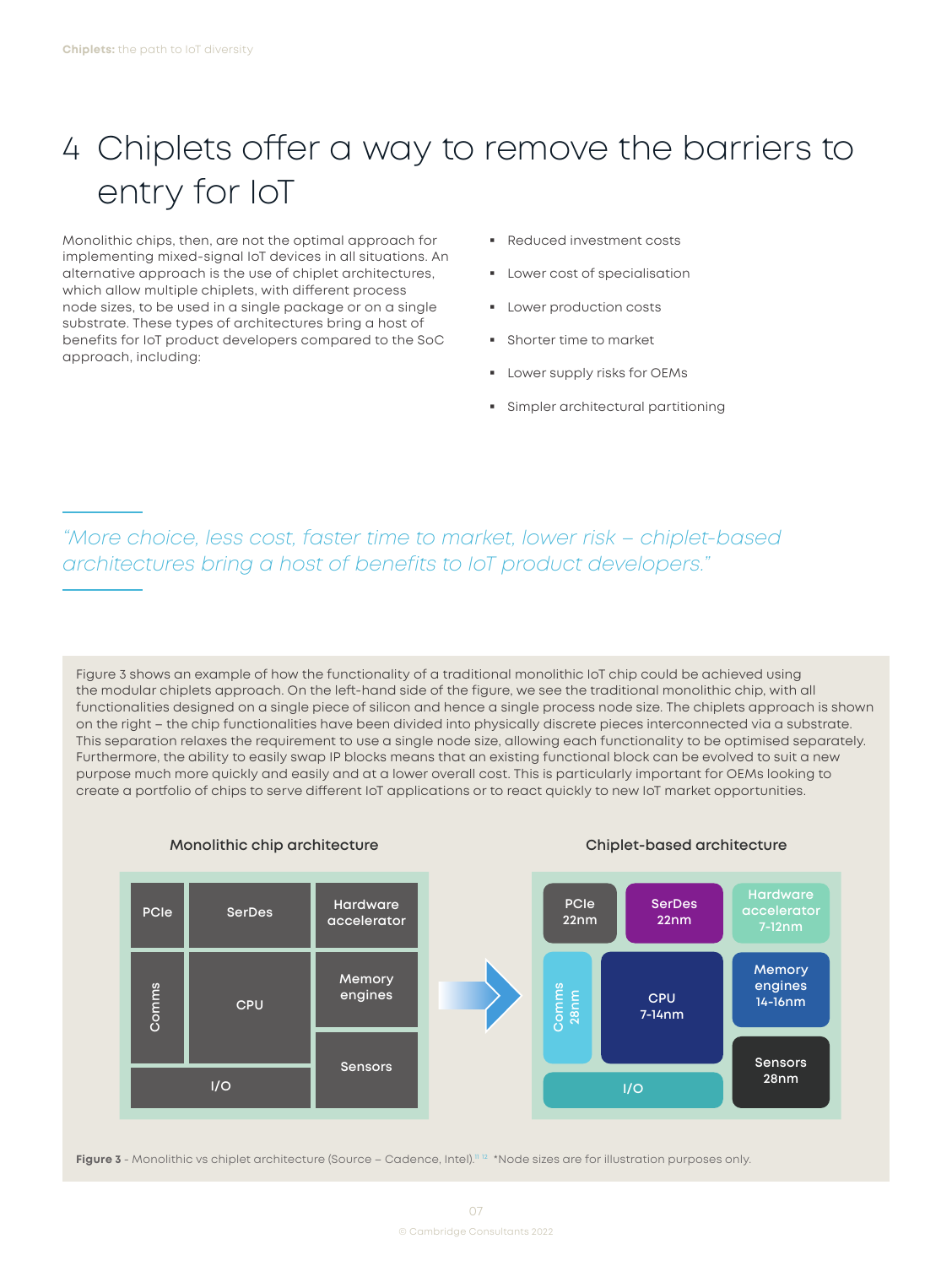### <span id="page-8-1"></span><span id="page-8-0"></span>4.1 Reduced investment costs

As discussed above, developing a new target process node for a family of chips often requires a significant investment and planning to secure a reasonable return on investment (ROI). The initial investment is predominantly defined by the size and complexity of the chip as well as the selected process node. Currently the semiconductor industry is transitioning monolithic IoT chips from higher node sizes, like 40 and 55 nm, to 22 nm. However, we estimate that this type of migration requires substantial development investment, as illustrated in Figure 4, where the cost of developing a 22 nm IoT chip could cost around US\$ 60million (discussed further in Appendix A.2). The costs to develop similar functionality would be significantly lower for chipletbased architectures which use functional blocks at more established node sizes rather than designing them onto newer, smaller nodes.

### 4.2 Lower cost of specialisation

The chiplets approach also means the design cost is reduced because for any particular end product, OEMs need only to design the specialty chiplets required for their application and then combine them with commercially available chiplets for the standard functionalities.



**Figure 4** - Development cost (US\$ 60 million) of 22 nm node IoT SoC (**Source** – Cambridge Consultants estimate, GSA)[14](#page-16-0)

### 4.3 Lower production costs

Once a chip has been designed and validated for performance, it is ready for transfer to a facility for volume manufacturing. The chiplets approach can reduce the cost and time of the transfer, as well as the unit manufacturing cost of the chip and, by extension, the final product. By using larger process nodes for the analogue components, chiplet architectures lead to (further details are provided in Appendix A.3):

- Reduced number of design revisions ('re-spins') increased yields
- **Simpler fabrication processes**

#### 4.4 Shorter time to market

A key commercial benefit of chiplets is that they enable a faster time to market of new products in two ways:

- **Faster prototyping rather than requiring a large** investment to create a new monolithic chip, ensuring each of the blocks function correctly on the selected node size, semiconductor companies and OEMs can mix and match different blocks of silicon, including custom chiplets, to create a trial product for rapid market testing.
- Easier upgrades selecting functional blocks from a 'silicon library' of third-party IP could allow new functionality to be added to a chip without a complete redesign of the chip, thereby avoiding the time required for testing and validation. This is particularly useful if certain functionalities are developing at a faster rate than others, which is the case for ML chips currently.

### 4.5 Lower supply risk for OEMs

Chiplet designs allow OEMs to have more freedom in sourcing their functional blocks from multiple suppliers versus a sole supplier, thereby reducing the supply risk.

### 4.6 Simpler architectural partitioning

Chip designers frequently approach the design from a top down view, meaning that it is function driven. Once the data flow through the system is decided, it is the hardware architecture which is crucial for correct system operation. However, post-repartitioning is often required to change some of the physical implementations. Chiplets provide a more flexible means to position the functional elements within the chip, so that it can meet the power and regulatory requirements more easily and accommodate late changes in partitioning.[13](#page-16-0) Flexibility in re-design minimises the time and cost to accommodate changes, an important factor for OEM product release deadlines.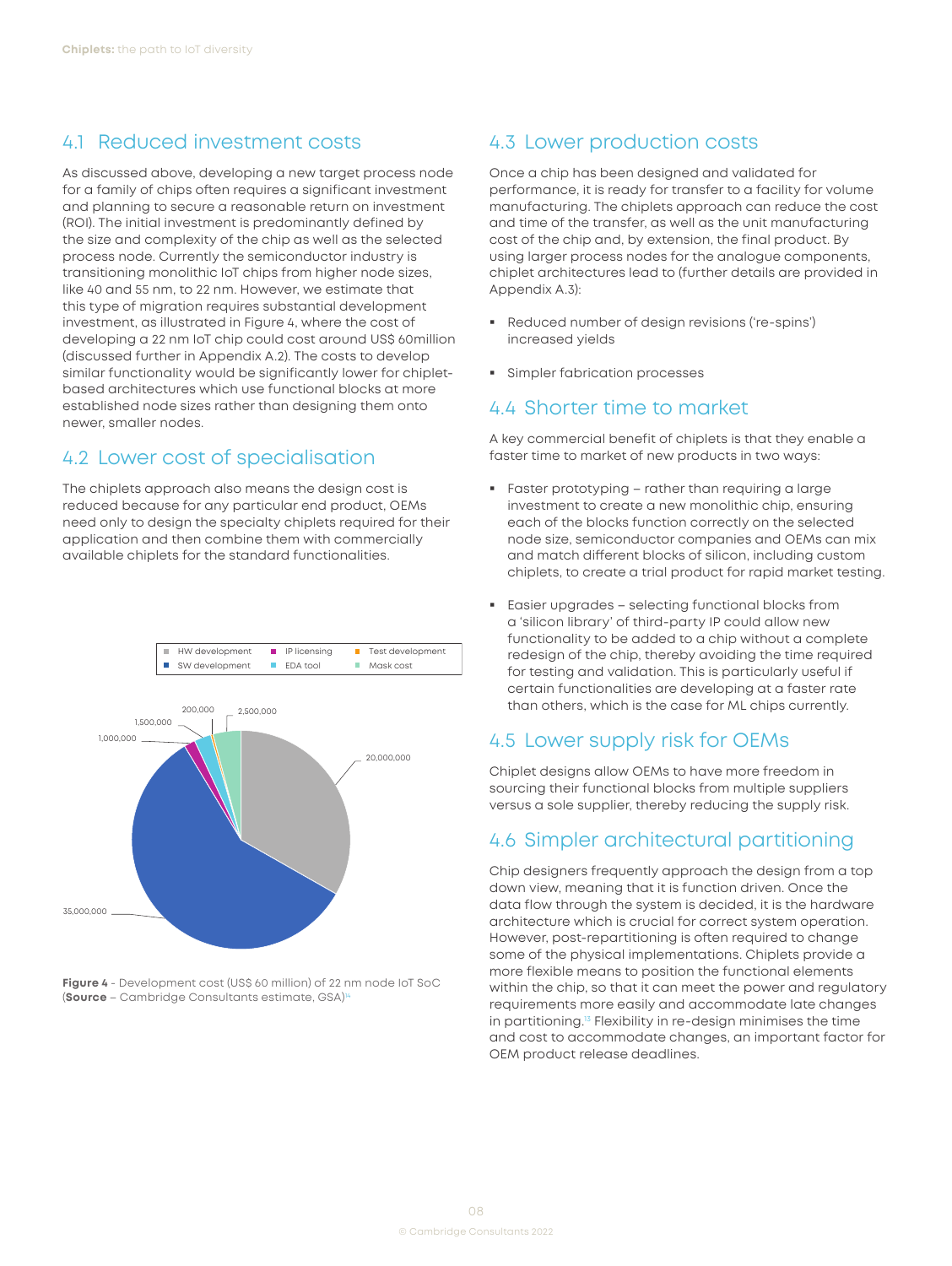# <span id="page-9-0"></span>5 Chiplets provide the path to IoT diversity

#### **Chiplets are well-suited to mixed signal IoT devices**

As mentioned previously, IoT applications tend to be highly diverse in terms of their required functionality. In Table 1 we show the functionalities required for a variety of use cases, along with the state-of-the-art node size for optimal performance. IoT devices vary significantly in terms of complexity, ranging from inexpensive, disposable RFID tags used for tracking of goods – which comprise an RF chip, CPU and data storage – to complex sensor and compute units used, for example, in advanced driver assistance systems

(ADAS), which combine multiple sensors, advanced machine learning or artificial intelligence chips, processing capability, memory and connectivity.

Given the benefits in section 4, chiplets allow both rapid prototyping for new applications, and short time to market for final products, with a suitably low cost-point to make them viable in the market even at relatively low production volumes.

| Application                                      | Sensor      | Actuator       | Connectivity  | <b>CPU</b>  | GPU/ML      | Persistent<br>memory |
|--------------------------------------------------|-------------|----------------|---------------|-------------|-------------|----------------------|
| Digital, analogue<br>or mixed                    | Analogue    | Analogue       | Mixed signal  | Digital     | Digital     | Digital              |
| Optimal node size<br>for performance             | 40 - 180 nm | $130 - 180$ nm | $40 - 180$ nm | $5 - 14$ nm | $5 - 14$ nm | $22 - 40$ nm         |
| <b>Active RFID</b><br>tracking tag <sup>15</sup> |             |                |               |             |             |                      |
| ADAS image<br>processor <sup>16</sup>            |             |                |               |             |             |                      |
| Smart speaker                                    |             |                |               |             |             |                      |
| Smart medical<br>implant                         |             |                |               |             |             |                      |
| Fitness band                                     |             |                |               |             |             |                      |
| <b>Medical inhalers</b>                          |             |                |               |             |             |                      |

#### **Table 1** - Example IoT applications and functionality (**Source** – Cambridge Consultants)

\*A note of caution is required here: node size has traditionally been used to denote the size of transistors inside an IC, with smaller node sizes being more desirable as they corre-<br>spond to more powerful CPUs. However, a limitations that arise, so there is no longer a direct correlation between node size and chip performance. As a result, it is possible that a 10 nm chip from one manufacturer will be comparable to a so-called 7 nm chip from another vendor.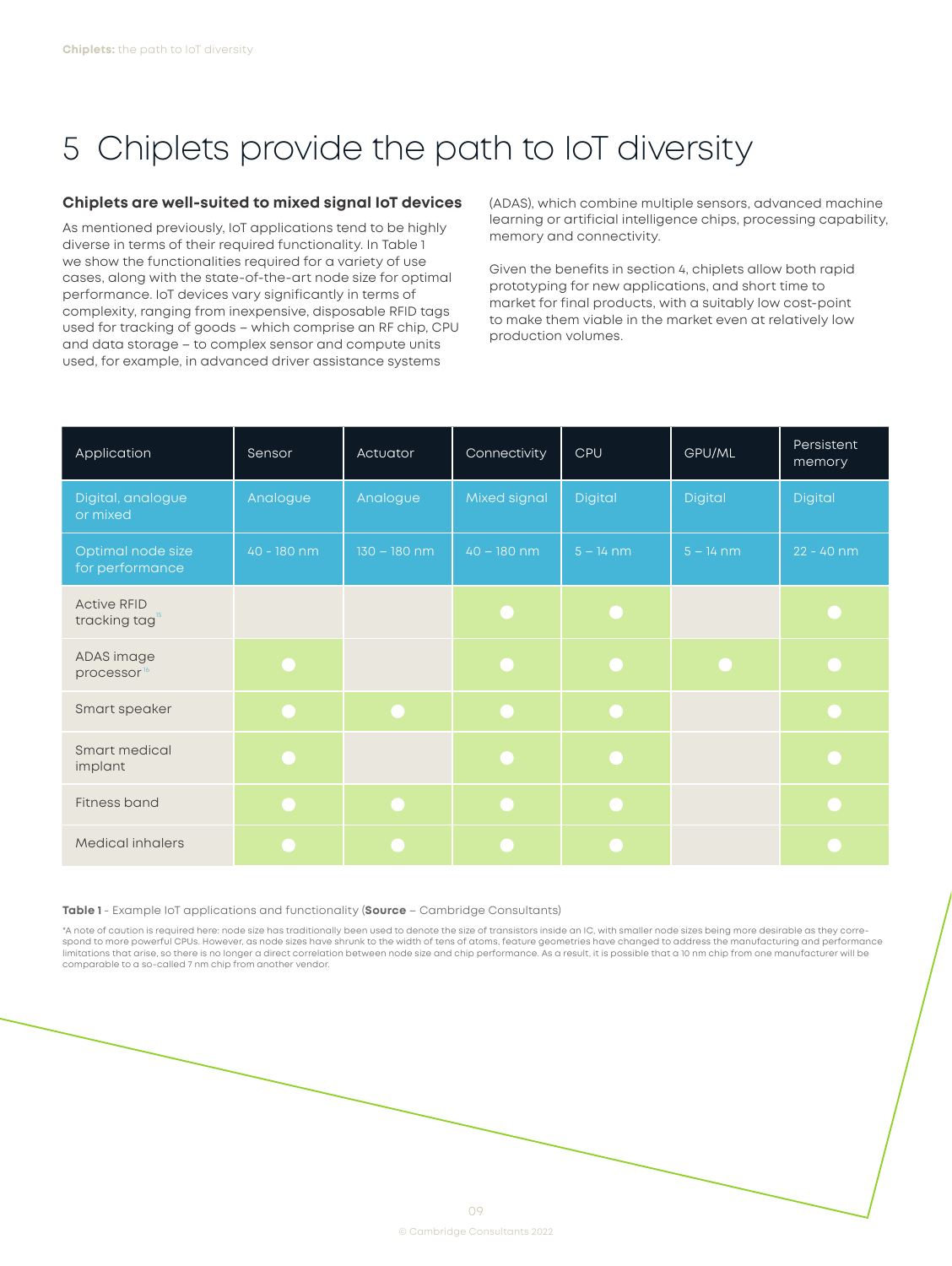

#### **Figure 5** - Smart implant block diagram (source – Cambridge Consultants)

There are numerous potential applications of IoT in the medical field, from insulin monitoring and delivery systems to connected asthma inhalers. In this example, we discuss how the chiplets approach could be used to quickly develop a smart implant for continuous monitoring of a medical condition. A block diagram of the functionality required is illustrated in Figure 5. Smart implants are not usually driven by cost, because they must comply to strict medical regulatory standards. However, chiplet-based architectures provide other benefits for smart implants. First, medical implants can present tough performance challenges, such as low leakage currents and high voltages (up to 20V), which might necessitate a specific process node that is different from digital node sizes. Second, medical implants can pose micromechanical assembly challenges, which can be solved by the different form factors chiplets allow. Lastly, separating functionality onto different chiplets minimises the impact of regulatory changes, since only the affected chiplets need to be redesigned and verified. All these factors ultimately mean a lower cost to develop the implant, as well as faster time to market.

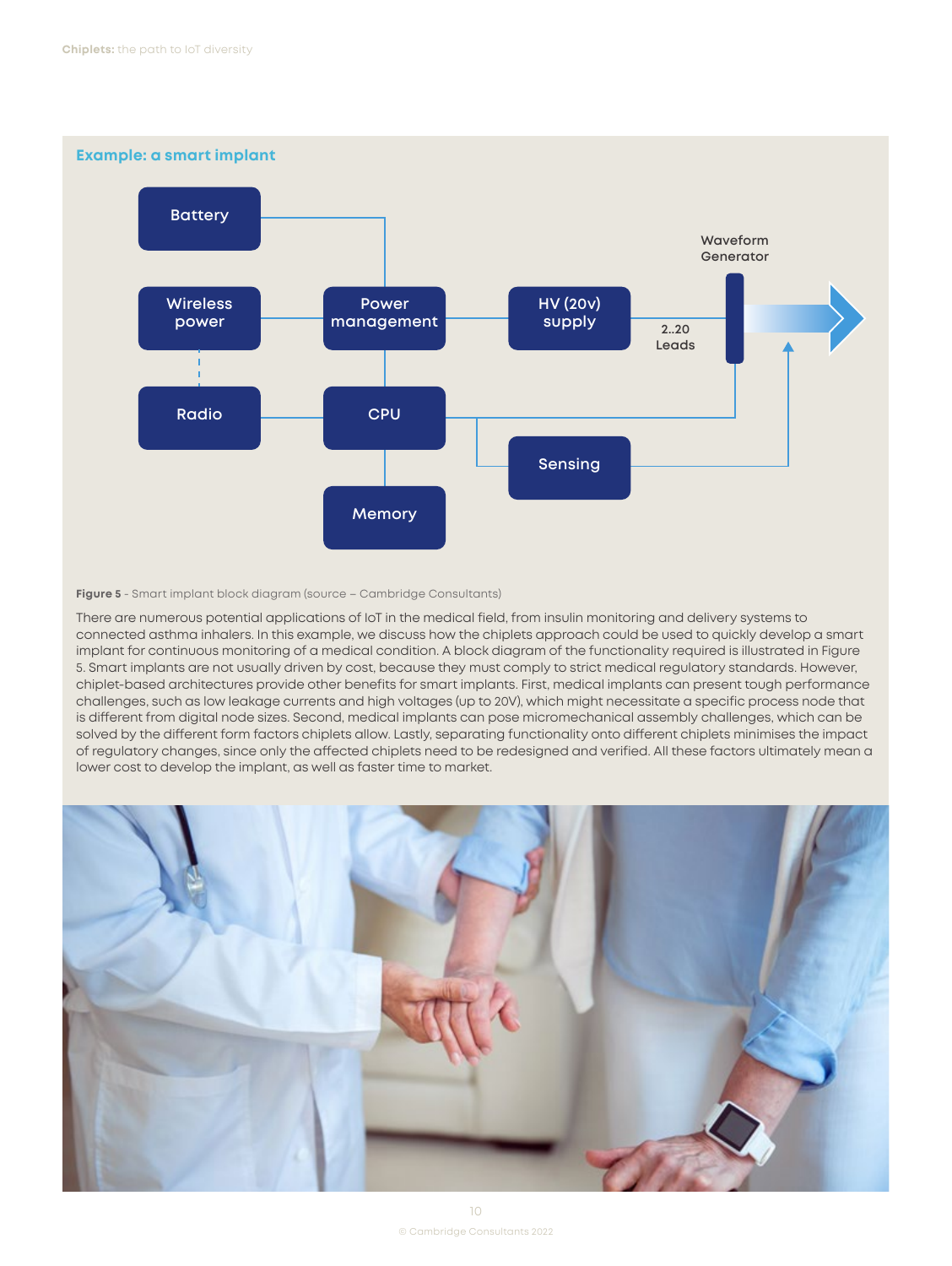# <span id="page-11-0"></span>6 The chiplets approach is driving change in the industry, but more needs to be done

Due to the use of different geometries within a chipletbased chip, there are design and business impacts which do not arise for monolithic chips, such as the packaging and interconnection technology; the testing techniques and even the issue of liability in the case of failures in the field. All these factors potentially affect the OEMs that use these chips in their products, either from a cost or a legal perspective, so it is important to understand their implications.

### 6.1 Packaging and interconnect

To be useful in the final product, the chiplets must be connected together on a suitable substrate and packaged for robustness and ease of handling by the OEM. This forms an unavoidable part of the cost of the final product. The selection of the packaging and interconnect technology for chiplets is highly dependent on the final end use of the device. Higher performance packaging is required for high-performance, long-life devices, such as autonomous driving systems, for example, whereas inexpensive, simple packaging is adequate for disposable fast moving consumer good (FMCG) applications.

There is a great deal of effort being expended on packaging and interconnect technology by a number of large players in the industry. For example, TSMC has recently announced its plans to start chiplet style production with its Systemon-Integrated Circuit (SoIC) 3D packaging system. It can be used for chips that are made using 10 nm or finer manufacturing processes. Manufacture is expected to start in 2021.<sup>17</sup> Intel has developed a technology called Omni-Directional Interconnect<sup>[18](#page-16-0)</sup> which provides low power, low latency connections across chips. It allows both horizontal and vertical communication within the package. Intel has also announced a new version of its AIB (Advanced Interface

Bus) standard called MDIO,<sup>19</sup> which enables chiplet-tochiplet interfacing. Intel has made some of its technologies available to the industry. A range of other vendors are also focused on developing their own interconnect technologies, including AMD's Infinity Fabric and Nvidia's NVLink.[20](#page-16-0)

However, these types of packaging for high-performance applications can be expensive, proprietary and unnecessarily high performance for many low-cost IoT applications, potentially inhibiting innovation in the lowercost IoT product market, so lower cost alternatives need to be explored. Anisotropic conductive pastes, for example, are used extensively in printed circuit board (PCB) packaging. Given their significantly lower cost, they offer potential for low-cost IoT applications<sup>21</sup> as does micro-transfer printing, which is being offered by companies like X-Celeprint for integration of heterogeneous components.<sup>[22](#page-16-0)</sup>

Clearly the semiconductor industry is taking the need for high-speed interconnect seriously and are driving improvements in this area. Industry standardisation of interconnection would allow chiplets from different suppliers to be easily integrated and help to realise some of the benefits of chiplets. We expect methods of interconnect to become standardised as the chiplet industry matures.

*"Chiplets bring novel technical and business challenges, but these are not insurmountable."*

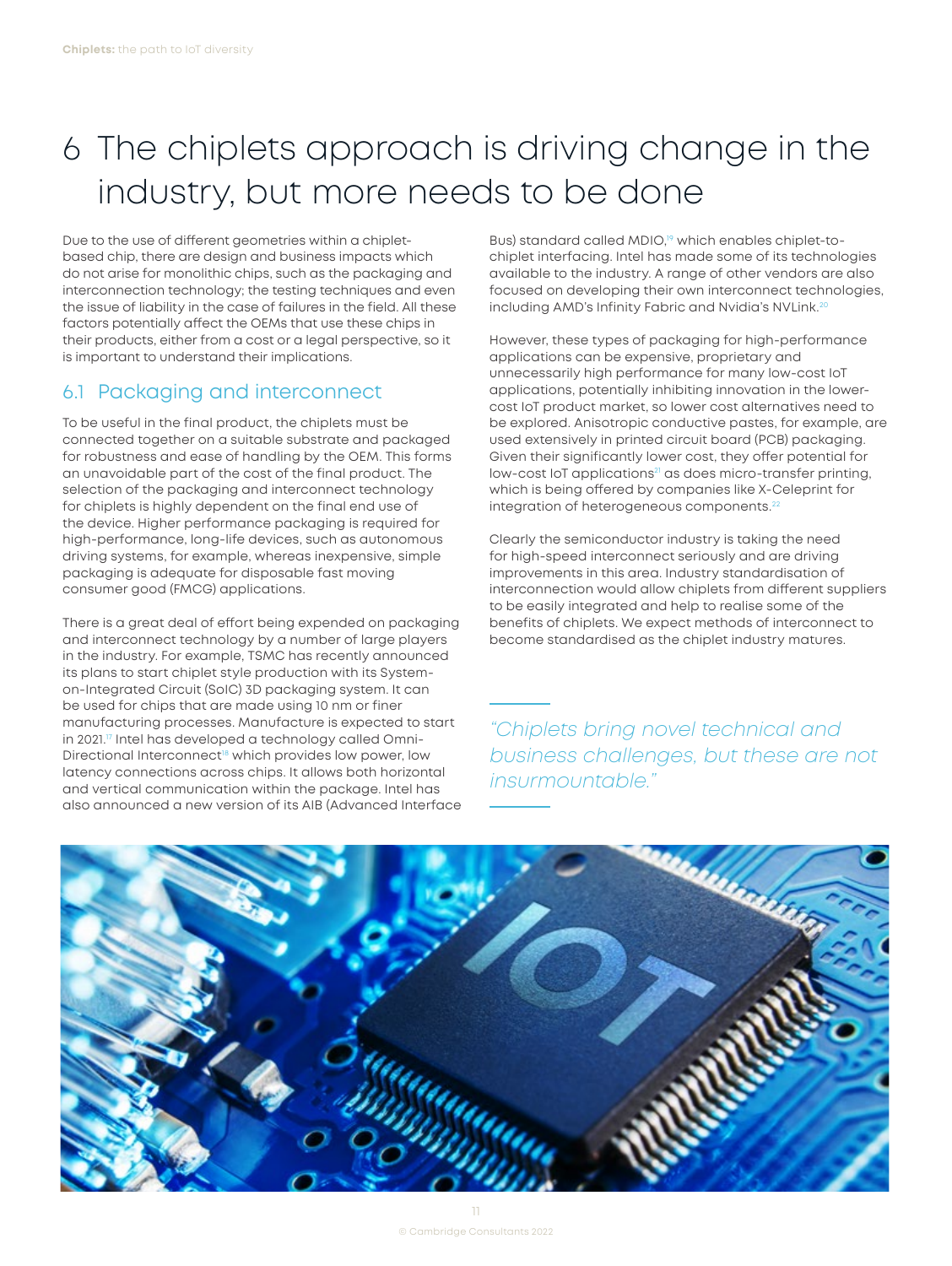## <span id="page-12-0"></span>6.2 Implications for manufacturing processes

The chiplet approach might also require a new way of thinking about the manufacturing methodologies in use today, such as testing, for example. For monolithic chips made in high volumes, a standard testing process typically comprises fairly rudimentary wafer screening prior to packaging and then final test of the packaged chip.[23](#page-16-0) Since only a single SoC is involved, the wafer sort testing can be minimal, and sometimes even omitted if the fabrication process is high yield, since the cost of proceeding to final package and test is incremental.<sup>[24](#page-16-0)</sup>

In contrast, chiplet-based architectures comprise a number of chiplets (our example in Figure 3 includes eight), potentially from different manufacturers, any of which could cause the packaged module to fail at final test, increasing waste and the final product cost for OEMs. To avoid this means introducing suitable testing early on in the process to ensure that only good chiplets are used in the final device. Further, it will be important that chiplets are designed to be tested in isolation so that they do not need to be placed with another chiplet for testing purposes. Finally, given the diverse products that could be coming off the production line, chiplet testing capabilities will need to be flexible enough to handle the variety and combinations of performance parameters that will necessarily arise. Other process changes will likely become evident as the chiplets approach evolves. However, any additional costs must be kept low, so as not to offset the benefits of chiplets architectures for OEMs.

#### 6.3 Business impacts

Moving to chiplet architectures will also have an impact on the existing business models of the semiconductor industry. For example, the use of multiple components inside a package raises the question of who is ultimately responsible, and hence liable, if the final device fails in the field. The chip might contain chiplets from multiple suppliers and might also have been assembled and packaged by yet another supplier. This could be particularly challenging for applications in highly regulated industries such as automotive and healthcare which require high reliability. However, there are many other products on the market that comprise numerous components from multiple suppliers (a car is an obvious example), so this issue is not insurmountable, and we expect it to be resolved as chiplet architectures become more widespread.

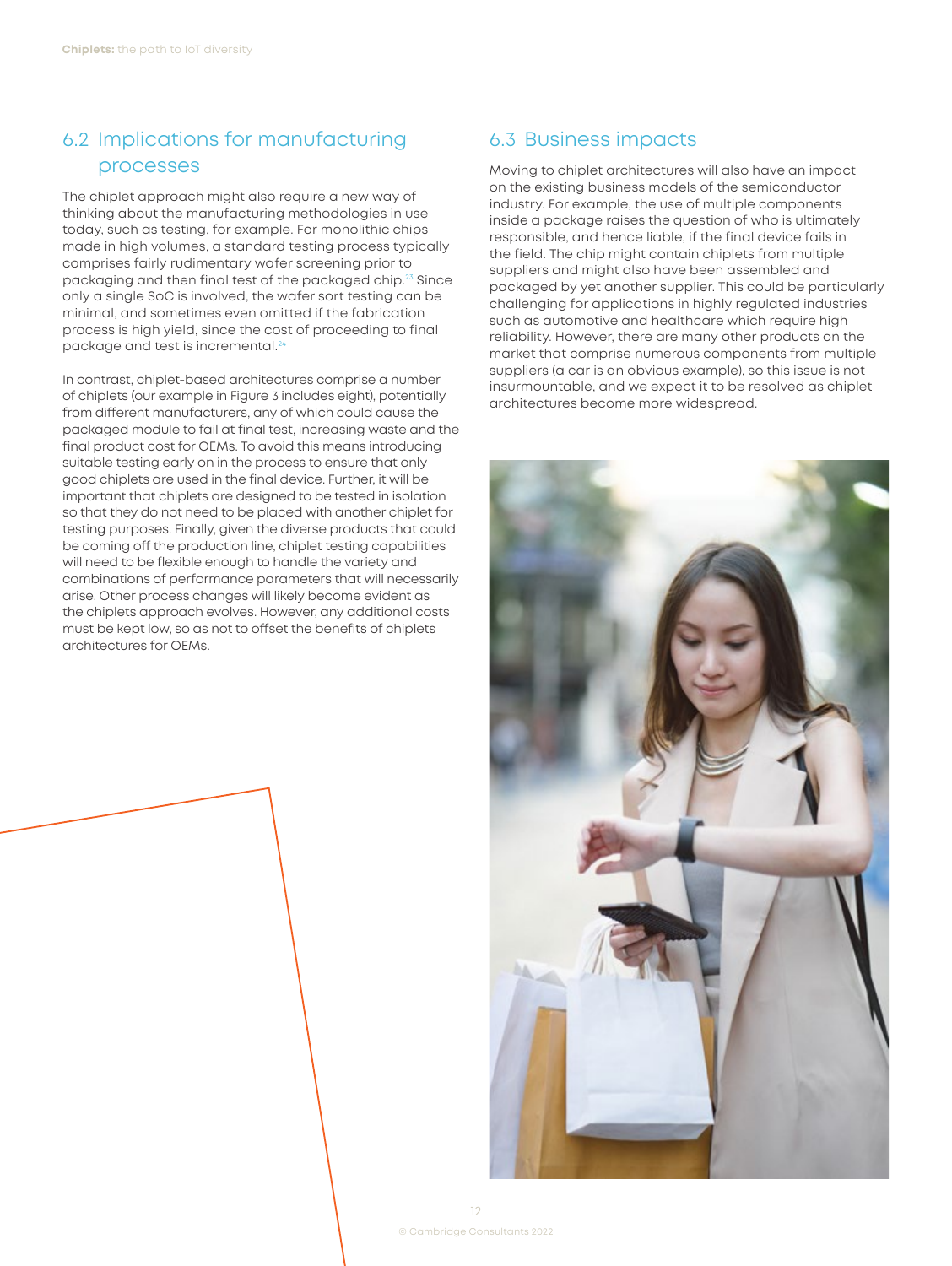# <span id="page-13-0"></span>7 Chiplets offer a bright future

The chiplet approach is gaining momentum and is fuelled by the growing diversity of potential low cost IoT applications. The traditional approaches to servicing this emerging market are not a fit economically. This is compounded by the consolidation in the semiconductor industry, which limits the variety of chips available to OEMs, resulting in devices that are not tailored from either a cost, feature or performance perspective. Chiplets clearly hold promise to enable the next generation of novel, low-cost IoT products due to their flexibility, fast time to market and reduced cost to develop and manufacture. These architectures allow OEMs to easily combine state-of-the art analogue and digital functionalities into their end products, thereby providing not only the best performance, but also more flexibility in design. The mix-and-match approach can also mean reduced costs to develop these products, since the unique functionality of the product can be designed as a chiplet and then combined with commercial off the shelf chiplets. Time to market is also greatly improved due to the simpler development and transfer to manufacturing steps involved.

The approach also has benefits to semiconductor companies. Chiplets will allow semiconductor companies to provide more optimal offerings for a wider variety of applications whilst keeping the portfolio smaller and reducing development costs and timescales. This interest

*"Chiplets benefit semiconductor companies and OEMs alike."*

across the semiconductor industry is demonstrated by the continuing advances in packaging and interconnects to enable these use cases. So what do we see looking forward?

Integration technologies will continue to evolve to enable the whole spectrum of IoT devices, from highly sophisticated ML-enabled autonomous vehicle sensors in which performance is paramount, to lower cost smart tags for consumer applications.

The business ecosystem will also evolve. To enable a truly dynamic marketplace in which chiplets from any manufacturer can be combined quickly and cost-effectively will require the evolution of open technical standards, and co-operative business processes. This work has already begun and will undoubtedly evolve over time[.25](#page-16-0) An example might be the emergence of new businesses that focus on the integration of chiplets and supply of the resulting modules.

Chiplets offer a welcome alternative to traditional monolithic chip approaches and will enable a host of new, low-cost IoT devices which were simply not possible before. This can only be a good thing for semiconductor companies and OEMs alike.

#### **To discuss semiconductor strategies for IoT products, contact:**

**Jez Stark,** Head of Semiconductor Services, Wireless and Digital Services [jez.stark@cambridgeconsultants.com](mailto:jez.stark@cambridgeconsultants.com)

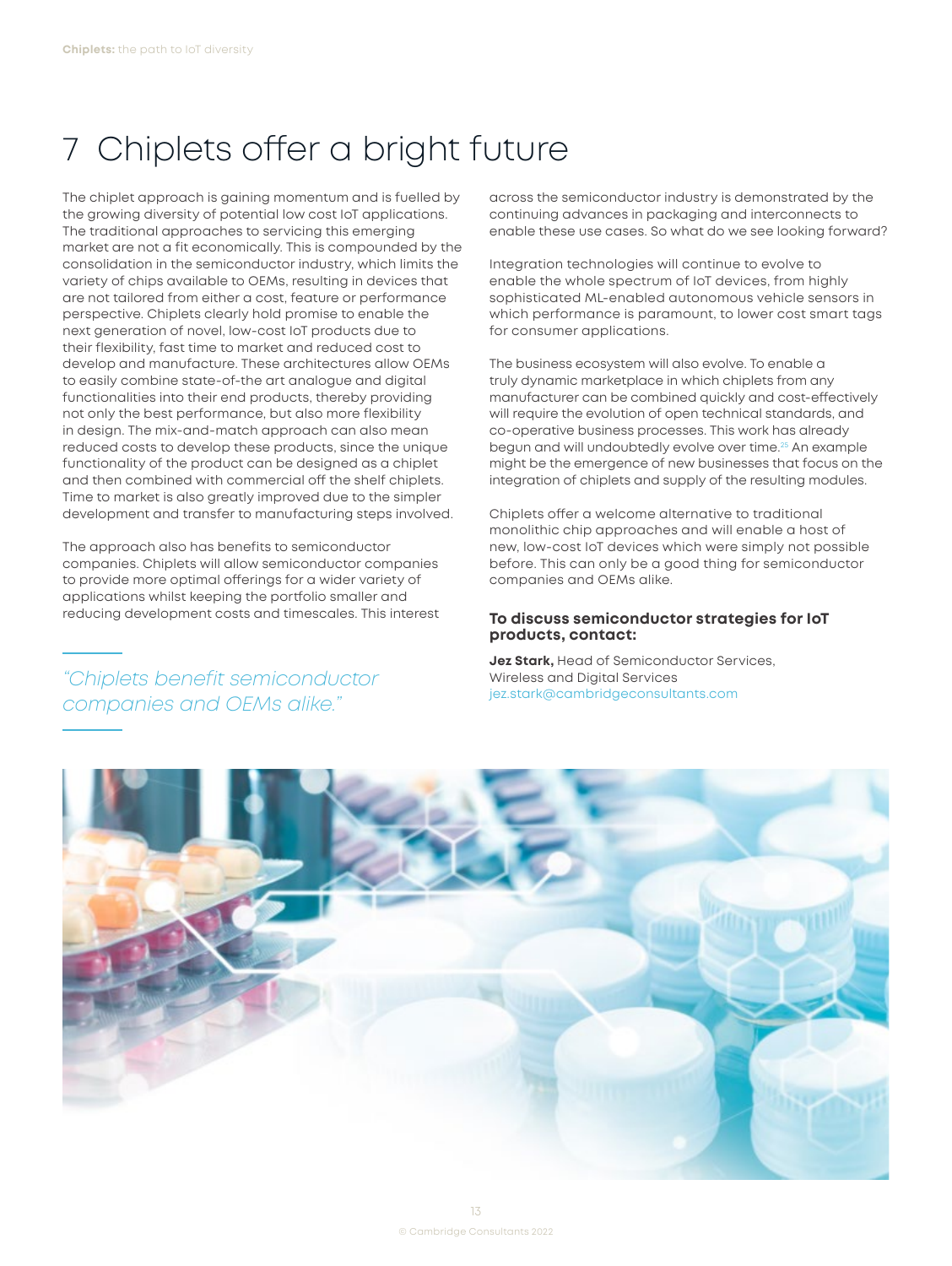## <span id="page-14-0"></span>Appendix

## A.1 Performance gains at smaller node sizes are diminishing

Figure 6 shows the evolution of (digital) CPU characteristics since 1970. It can be seen that the SpecINT value (a measure of CPU performance) has failed to scale with the number of transistors on a CPU. Additionally, node sizes reached a point around 15 years ago where transistors became so small that the clock speed can no longer be continually increased without increasing power. This necessitated a move to multi-core CPUs in around 2005, as the maximum clock frequency plateaued.



**Figure 6** – Evolution of CPU technology (**source** – Karl Rupp)<sup>27</sup> likely to be minimal.<sup>[26](#page-16-0)</sup>

## A.2 Why are the costs to migrate a monolithic chip so high?

The development cost for a monolithic chip is made up of several different components, each of which will vary depending on the complexity of the chip. In our example, the software and hardware components, which mostly consist of engineering labour, contribute approximately 90% of the total development cost. In the case of IP licensing, many foundries offer sponsored (free) foundation IP, typically including I/O pads, static random-access memory (SRAM) and standard cell logic libraries. However, additional cost of IP integration and validation complexity can be added to the hardware/ software engineering costs. The EDA tooling costs will depend on the number and complexity of the design rules for the process, so are lower for larger process nodes, and may also be affected by the amount and accuracy of the up-front verification required before tapeout. Due consideration also needs to be given to the risks of nonfunctioning or compromised silicon which impact the schedule and the costs of re-spinning against tool costs, verification efforts and methodologies.

Newly released products such as smartphone ICs on cutting-edge process nodes typically cannot fail in the marketplace without a significant negative commercial and reputational impact. Therefore, the simulation and validation costs for these types of products are high to ensure the best chance of success. Simpler products like IoT chips, on the other hand, will likely require less complex (and therefore typically cheaper) tools as they require less verification effort. Also, the financial and schedule delay costs of re-spins on larger nodes may have less of an impact than in the former case. Moreover, for companies with a portfolio of products the incremental tool cost is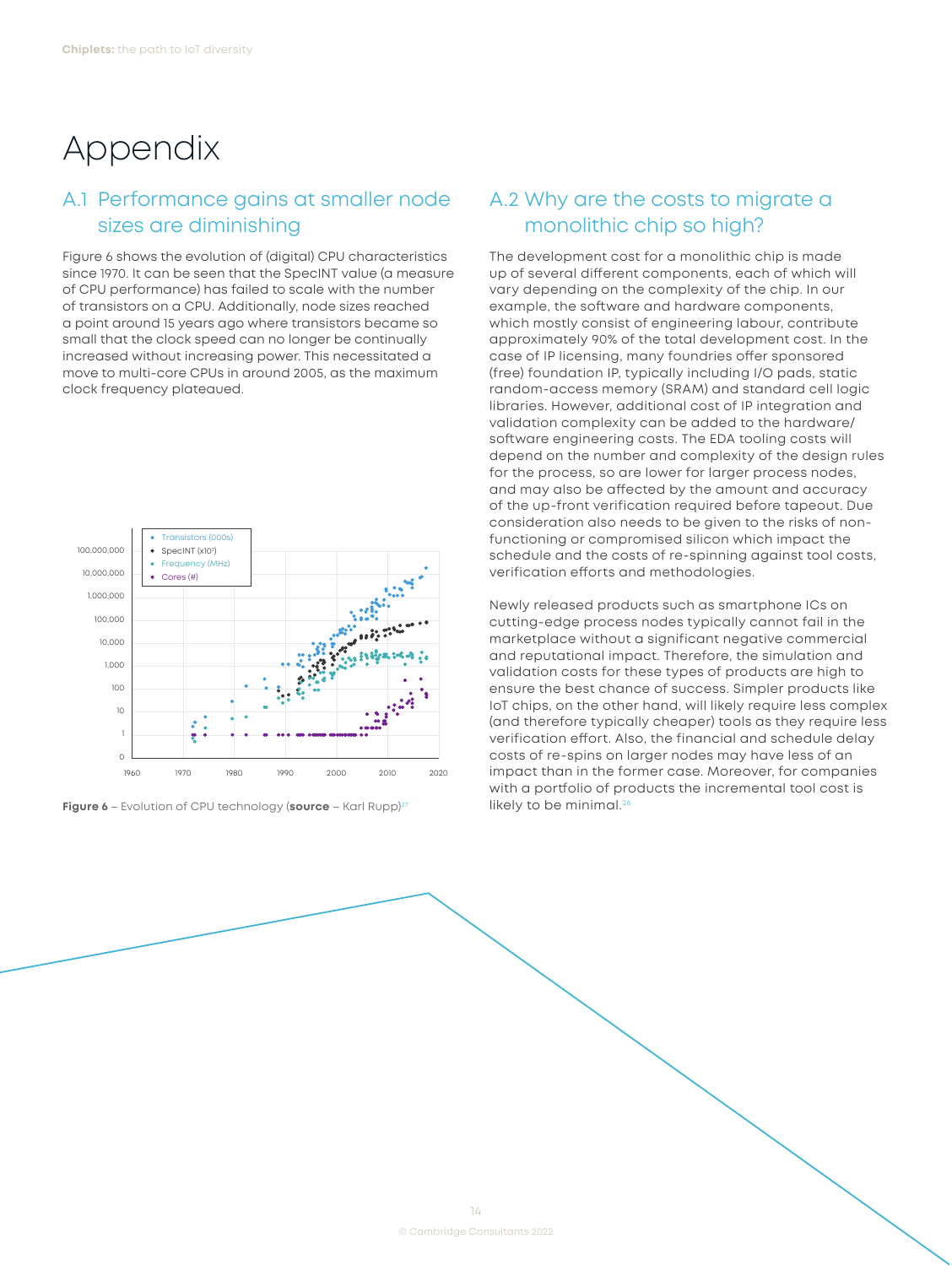### <span id="page-15-0"></span>A.3 How do chiplets lower the production costs?

#### **Reduced number of design re-spins**

New chip designs frequently require the design to be revisited and adjusted to achieve the required functionality ('re-spin'). Using older (larger) nodes for analogue functionality not only optimises the performance, but also improves the likelihood that the design will work first time, thereby minimising the number of re-spins especially since the analogue functions tend to be sensitive to process. This reduction in re-spins translates to lower cost and shorter time to market for OEMs.

#### **Increased yield**

While a single defect on one part of a monolithic chip will cause the loss of the whole chip, this is not the case for chiplets. If any of the chiplets are defective there is the

potential to replace them depending on the manufacturing process. Also, leaving the analogue chips on higher legacy process nodes produces lower failure rates and production line issues, hence, a better yield<sup>28</sup>. Since yield has a direct impact on the unit cost of semiconductor components, higher yields help reduce the cost of the final product for OEMs and allows foundries to deliver more product to their OEM customers.

#### **Simpler fabrication process**

There are further advantages to using older process techniques at larger node sizes when it comes to actually manufacturing the chips. The smaller node sizes of cuttingedge chips require complex lithographic processes.<sup>28</sup> Figure 7 below illustrates the potential impact of decreasing node size on wafer (production) cost.<sup>[29](#page-16-0)</sup> In addition, process cost for any given node size tends to decrease over time as the foundry gains experience with the process. Again, this translates to lower unit cost per chip, thereby improving product cost to the IoT OEM.



**Figure 7** - The impact of reducing process node size on wafer cost (**source** – Tech Design Forum)29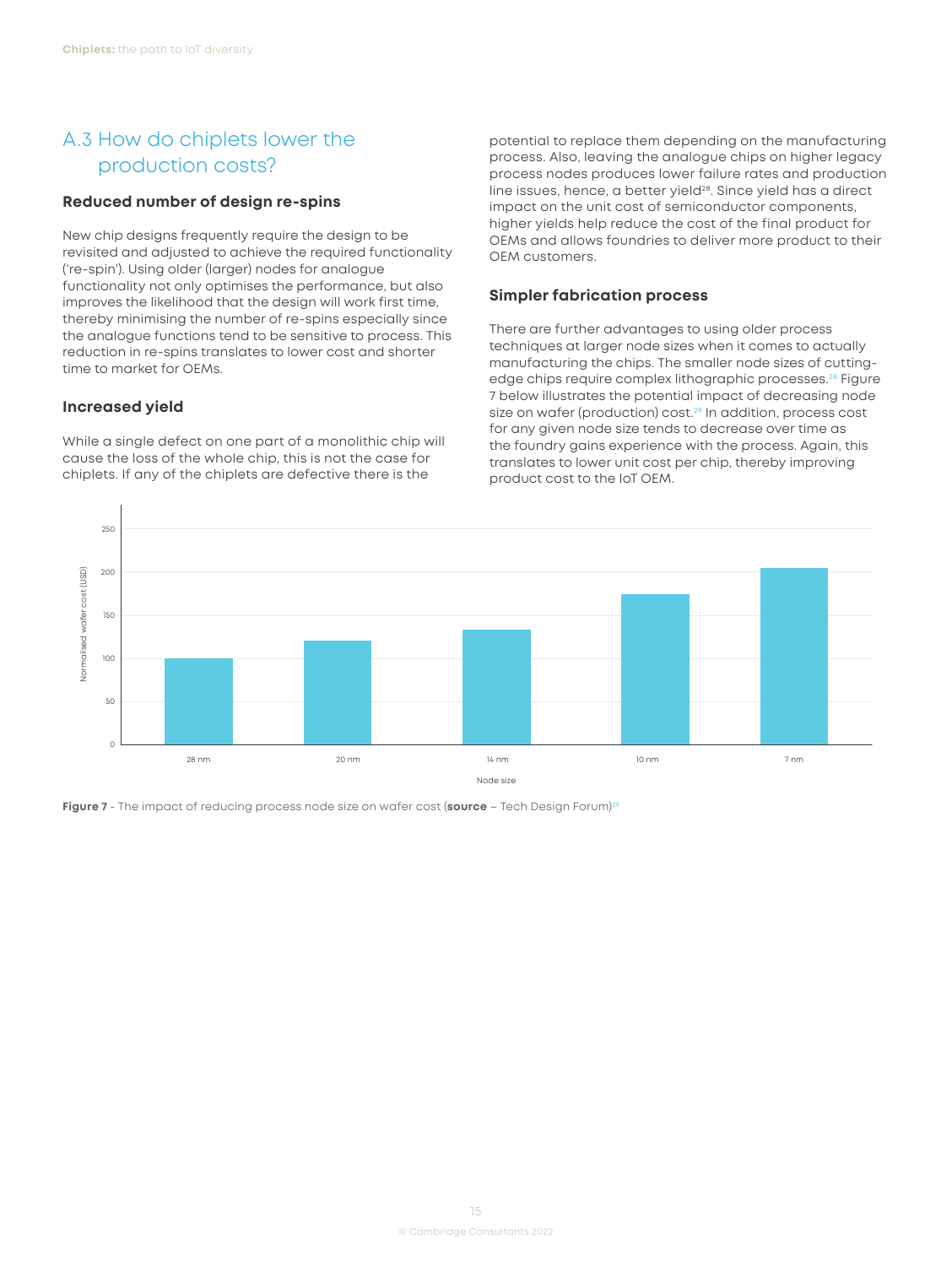## <span id="page-16-0"></span>References

- [1](#page-3-0) [https://www.idc.com/getdoc.](https://www.idc.com/getdoc.jsp?containerId=prUS44596319) [jsp?containerId=prUS44596319](https://www.idc.com/getdoc.jsp?containerId=prUS44596319)
- [2](#page-3-0) <https://www.raconteur.net/technology/iot-challenges>
- [3](#page-4-0) [https://blogs.cisco.com/sp/2018-complete-vni-forecast](https://blogs.cisco.com/sp/2018-complete-vni-forecast-update)[update](https://blogs.cisco.com/sp/2018-complete-vni-forecast-update)
- [4](#page-4-0) VLSI data from [https://www.electronicdesign.com/eda/](https://www.electronicdesign.com/eda/reported-death-moore-s-law-premature) [reported-death-moore-s-law-premature](https://www.electronicdesign.com/eda/reported-death-moore-s-law-premature)
- [5](#page-5-0) [https://www.pcworld.com/article/3407802/intel-takes](https://www.pcworld.com/article/3407802/intel-takes-the-chiplet-concept-to-the-next-level-with-co-emib-odi-connections.html)[the-chiplet-concept-to-the-next-level-with-co-emib](https://www.pcworld.com/article/3407802/intel-takes-the-chiplet-concept-to-the-next-level-with-co-emib-odi-connections.html)[odi-connections.html](https://www.pcworld.com/article/3407802/intel-takes-the-chiplet-concept-to-the-next-level-with-co-emib-odi-connections.html)
- [6](#page-5-0) [https://semiengineering.com/the-impact-of-moores](https://semiengineering.com/the-impact-of-moores-law-ending/)[law-ending/](https://semiengineering.com/the-impact-of-moores-law-ending/)
- [7](#page-6-0) Noise is introduced at low node sizes (flicker noise at lower frequencies and thermal noise at radio frequencies). Larger node sizes also allow higher voltages to be used, meaning better dynamic range. Lastly, there is better matching leading to similar threshold voltages across the device as well as lower leakage currents.

#### [8](#page-6-0) <https://www.agileanalog.com/home>

- [9](#page-6-0) The IP may be designed for a particular manufacturing process (node size, metal stack etc) or performance characteristic (such as threshold voltage). The lowest common process options across all of the IP on the IC will restrict the process node that can be selected.
- [10](#page-6-0) The addition of a process option may therefore require the complete re-characterisation and potential redesign of multiple IP blocks in order to have sufficient confidence that the final IC will operate in accordance with the correct process device models. Similarly, analogue components may require completely reverifying and re-signing off; potentially involving long and complex simulations that may expose parasitic extraction differences, resulting in redesign, re-layout and re-signing off.
- [11](#page-7-0) [https://community.cadence.com/cadence\\_blogs\\_8/b/](https://community.cadence.com/cadence_blogs_8/b/spi/posts/chiplets) [spi/posts/chiplets](https://community.cadence.com/cadence_blogs_8/b/spi/posts/chiplets)
- [12](#page-7-0) [https://www.techspot.com/news/76079-intel-details](https://www.techspot.com/news/76079-intel-details-future-chip-design-hot-chips-2018.html)[future-chip-design-hot-chips-2018.html](https://www.techspot.com/news/76079-intel-details-future-chip-design-hot-chips-2018.html)
- [13](#page-8-0) [https://semiengineering.com/partitioning-drives](https://semiengineering.com/partitioning-drives-architectural-considerations/)[architectural-considerations/](https://semiengineering.com/partitioning-drives-architectural-considerations/)
- [14](#page-8-0) The IC Foundry Almanac 2017 edition, Global Semiconductor Alliance
- [15](#page-9-0) [https://technology.ihs.com/596669/smart-speakers](https://technology.ihs.com/596669/smart-speakers-teardowns)[teardowns](https://technology.ihs.com/596669/smart-speakers-teardowns)
- [16](#page-9-0) [https://orthostreams.com/disruptive-trend-in](https://orthostreams.com/disruptive-trend-in-orthopedics-the-smart-implant-revolution/)[orthopedics-the-smart-implant-revolution/](https://orthostreams.com/disruptive-trend-in-orthopedics-the-smart-implant-revolution/)
- [17](#page-11-0) [https://www.eenewsanalog.com/news/tsmc-preps](https://www.eenewsanalog.com/news/tsmc-preps-chiplet-style-manufacturing-2021)[chiplet-style-manufacturing-2021](https://www.eenewsanalog.com/news/tsmc-preps-chiplet-style-manufacturing-2021)
- [18](#page-11-0) [https://www.extremetech.com/computing/294659-intels](https://www.extremetech.com/computing/294659-intels-new-omni-directional-interconnect-combines-emib-foveros)[new-omni-directional-interconnect-combines-emib](https://www.extremetech.com/computing/294659-intels-new-omni-directional-interconnect-combines-emib-foveros)[foveros](https://www.extremetech.com/computing/294659-intels-new-omni-directional-interconnect-combines-emib-foveros)
- [19](#page-11-0) [https://newsroom.intel.com/news/intel-unveils-new](https://newsroom.intel.com/news/intel-unveils-new-tools-advanced-chip-packaging-toolbox/#gs.y9yl1x)[tools-advanced-chip-packaging-toolbox/#gs.y9yl1x](https://newsroom.intel.com/news/intel-unveils-new-tools-advanced-chip-packaging-toolbox/#gs.y9yl1x)
- [20](#page-11-0) <https://www.nvidia.com/en-gb/data-center/nvlink/>
- [21](#page-11-0) [https://internetofthingsagenda.techtarget.com/](https://internetofthingsagenda.techtarget.com/blog/IoT-Agenda/Get-linked-up-with-anisotropic-conductive-film-for-your-IoT-devices) [blog/IoT-Agenda/Get-linked-up-with-anisotropic](https://internetofthingsagenda.techtarget.com/blog/IoT-Agenda/Get-linked-up-with-anisotropic-conductive-film-for-your-IoT-devices)[conductive-film-for-your-IoT-devices](https://internetofthingsagenda.techtarget.com/blog/IoT-Agenda/Get-linked-up-with-anisotropic-conductive-film-for-your-IoT-devices)
- [22](#page-11-0) <https://x-celeprint.com/technology>
- [23](#page-12-0) <https://anysilicon.com/ultimate-guide-wafer-sort/>
- [24](#page-12-0) [https://community.cadence.com/cadence\\_blogs\\_8/b/](https://community.cadence.com/cadence_blogs_8/b/breakfast-bytes/posts/chips-program) [breakfast-bytes/posts/chips-program](https://community.cadence.com/cadence_blogs_8/b/breakfast-bytes/posts/chips-program)
- [25](#page-13-0) See the work by DARPA for example, [https://www.darpa.](https://www.darpa.mil/program/common-heterogeneous-integration-and-ip-reuse-strategies) [mil/program/common-heterogeneous-integration-and](https://www.darpa.mil/program/common-heterogeneous-integration-and-ip-reuse-strategies)[ip-reuse-strategies](https://www.darpa.mil/program/common-heterogeneous-integration-and-ip-reuse-strategies)
- [26](#page-14-0) [http://www.adapteva.com/andreas-blog/](http://www.adapteva.com/andreas-blog/semiconductor-economics-101/) [semiconductor-economics-101/](http://www.adapteva.com/andreas-blog/semiconductor-economics-101/)
- [27](#page-14-0) [https://www.karlrupp.net/2015/06/40-years-of](https://www.karlrupp.net/2015/06/40-years-of-microprocessor-trend-data/)[microprocessor-trend-data/](https://www.karlrupp.net/2015/06/40-years-of-microprocessor-trend-data/)
- [28](#page-15-0) Multiple masking and metallization steps are involved, each one adding time to the production cycle, as well as potential for defects or contamination
- [29](#page-15-0) [https://www.techdesignforums.com/practice/](https://www.techdesignforums.com/practice/technique/assessing-the-true-cost-of-node-transitions/) [technique/assessing-the-true-cost-of-node](https://www.techdesignforums.com/practice/technique/assessing-the-true-cost-of-node-transitions/)[transitions/](https://www.techdesignforums.com/practice/technique/assessing-the-true-cost-of-node-transitions/)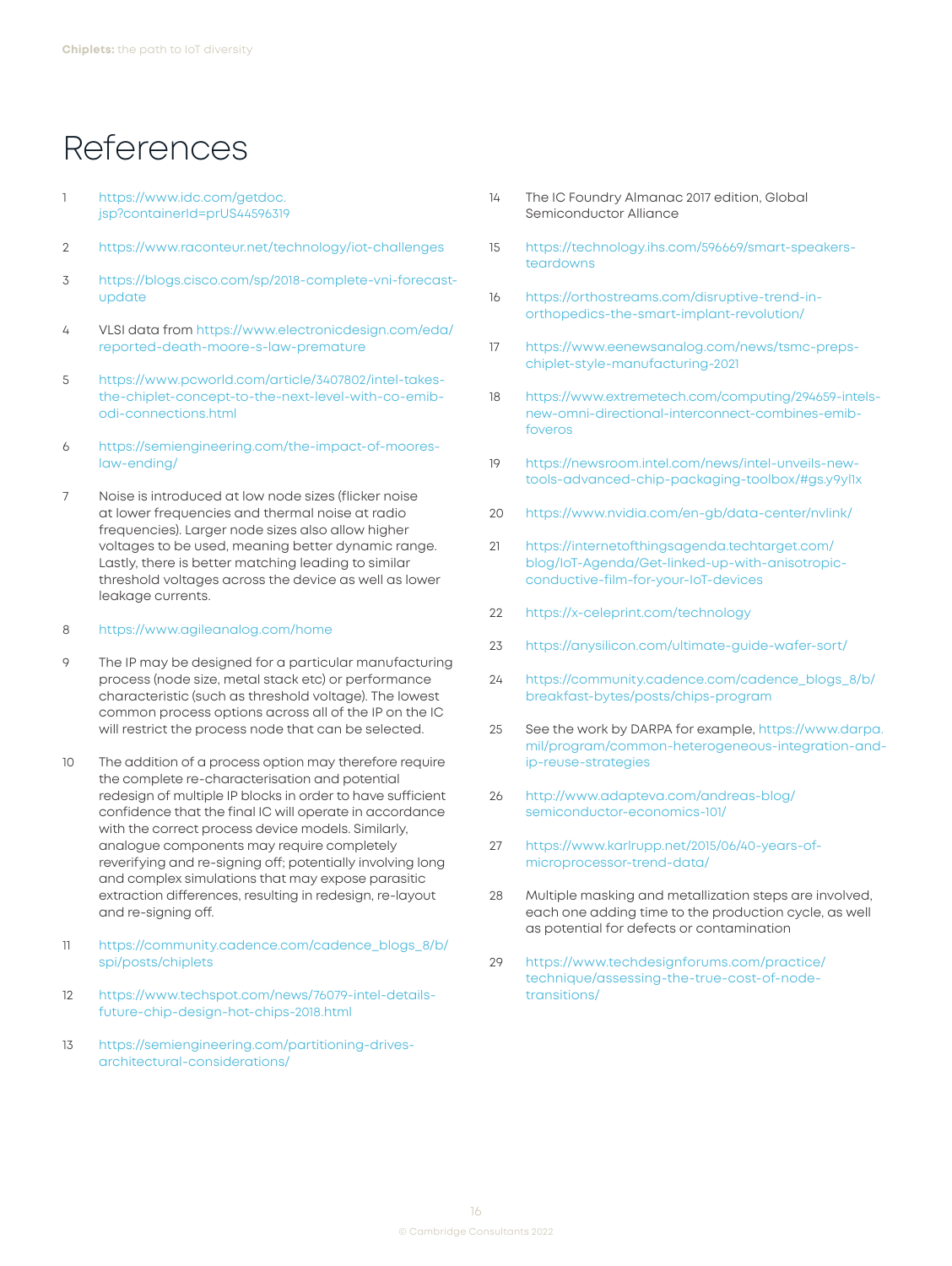### <span id="page-17-0"></span>Authors

**Oliver Matthews, Consultant, Technology Strategy Robert McCubbin,** Director, ASICs Wireless and Digital Services **Robert Milner,** Head of Smart Systems, Wireless and Digital Services **Ivan Petrov,** Consultant, Technology Strategy **Heidi Pinkney,** Lead Consultant, Technology Strategy **Jez Stark,** Head of Semiconductor Services, Wireless and Digital Services **Eugene van Wyk,** Senior Consultant, Global Medical Technology

### **Glossary**

| Analogue chip                 | A chip that usually consists of a transistor together with passive components such as<br>resistors, capacitors and inductors                                                                                                          |  |  |  |  |  |
|-------------------------------|---------------------------------------------------------------------------------------------------------------------------------------------------------------------------------------------------------------------------------------|--|--|--|--|--|
| <b>ASIC</b>                   | An application-specific integrated circuit is a microchip designed for a special application                                                                                                                                          |  |  |  |  |  |
| Crosstalk                     | An effect that occurs when a signal transmitted on a circuit causes unwanted effects in<br>another circuit or channel                                                                                                                 |  |  |  |  |  |
| CPU                           | The central processing unit implements the instructions of a computer program                                                                                                                                                         |  |  |  |  |  |
| Digital chip                  | A chip that comprises components where the signal is interpreted as one of two discrete<br>levels (0/1, false/true, on/off, etc.)                                                                                                     |  |  |  |  |  |
| EDA tooling                   | Electronic design automation tools are software tools for designing electronic systems                                                                                                                                                |  |  |  |  |  |
| Flicker noise                 | An unwanted effect found in all active electronic components and passive devices; the flicker<br>noise magnitude decreases with frequency                                                                                             |  |  |  |  |  |
| GPU                           | The graphics processing unit consists of large number of cores which can handle a high<br>volume of software threads simultaneously and is primarily used for rapid image rendering<br>and memory altering                            |  |  |  |  |  |
| C                             | Integrated circuits are small chips having a certain function (e.g. timer, oscillator, memory, etc.)                                                                                                                                  |  |  |  |  |  |
| Lithography                   | A process used to form the pattern of an integrated circuit on a piece of silicon (or another<br>semiconductor material). One step of lithography involves passing light through patterned<br>glass plates called lithographic masks. |  |  |  |  |  |
| Monolithic integrated circuit | A set of electronic circuits placed on a single chip made of semiconductor material                                                                                                                                                   |  |  |  |  |  |
| PCIe                          | Peripheral component interconnect express is an interface standard used in connecting<br>components of high speed                                                                                                                     |  |  |  |  |  |
| Persistent memory             | A method of storing data structures so that they can still be accessed with the use of memory<br>instructions or memory APIs                                                                                                          |  |  |  |  |  |
| Process node                  | A specific semiconductor manufacturing process with certain design rules; smaller node sizes<br>contain smaller condensed transistors to optimise for performance and efficiency                                                      |  |  |  |  |  |
| SerDes                        | A serialiser/deserialiser is used in high speed communications to compensate for limited<br>input/output                                                                                                                              |  |  |  |  |  |
| SpecINT                       | A type of computer benchmarking for CPU integer processing power                                                                                                                                                                      |  |  |  |  |  |
| Tapeout                       | The final stage of the design cycle of integrated circuits before being sent for manufacturing                                                                                                                                        |  |  |  |  |  |
| Thermocompression bonding     | A process where two metal surfaces are bonded together under controlled conditions (time,<br>temperature and pressure cycle)                                                                                                          |  |  |  |  |  |
| Transistor                    | A semiconductor device capable of switching or amplifying electrical power and electronic<br>signals                                                                                                                                  |  |  |  |  |  |